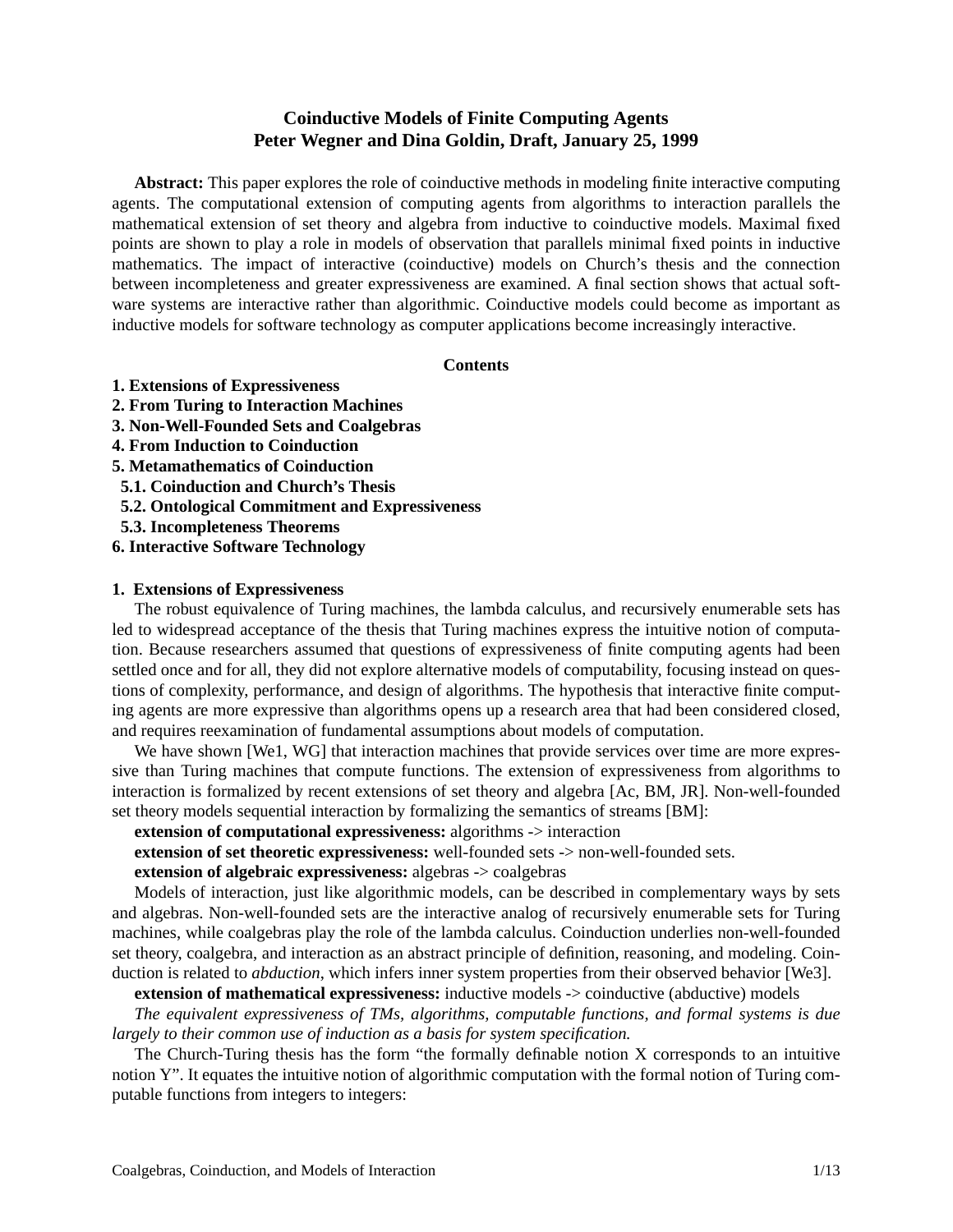**Church-Turing Thesis:** The intuitive notion of algorithms is formally expressed by Turing machines. *X = algorithms, Y = Turing machines*

In section 5 we extend the Church-Turing thesis from algorithms to sequential and multi-agent interaction by extending both the intuitive notion X of computation and the associated formal notion Y:

**E1:** The intuitive notion of sequential interaction is formally expressed by non-well-founded sets.

*X = sequential (single-stream) interaction, Y = non-well-founded sets*

**E2:** General interactive computing is formally expressed by coinductive models (coalgebras).

 $X = general$  (multi-stream) interaction,  $Y = coinductive$  models (coalgebras)

The extensions E1, E2 of the Church-Turing thesis provide mathematical legitimacy for models of interaction. Non-well-founded set theory and coalgebras are coinductive extensions of inductive formal models of computation that express extension of the intuitive algorithmic model of computation.

Section 2 introduces interaction machines as stream-processing agents and observation equivalence (bisimulation) as a metric for interactive expressiveness. Section 3 introduces non-well-founded set theory and coalgebras and indicates how they model streams and labeled transition systems. Section 4 shows that eliminating initiality and replaceming minimality by maximality explain the greater expressiveness of coinduction over induction. Section 5 examines metamathematical implications of computing, including the extension of Church's thesis, ontological commitment in mathematical models, and the role of incompleteness theorems. Section 6 examines software engineering, showing that interactive models provide a unifying framework for object-oriented and agent-oriented programming.

### **2. From Turing to Interaction Machines**

*Turing machines (TMs)* are finite agents that noninteractively transform input into output strings by sequences of actions. TM computations for a given input are history-independent and reproducible, since TMs always start in the same initial state and shut out the world during computation.

**Turing machine:** TMs are state-transition machines  $M = (S, T, s_0, F)$ , with finite sets of states S and tape symbols T, a starting state  $s_0$ , and a state-transition relation F:  $S \times T \rightarrow S \times T$ . TMs transform finite input strings  $x \in T^*$  to outputs  $y = M(x)$  by a finite sequence of computation steps that read a symbol i from the tape, perform a state transition  $(s,i)$   $\geq$   $(s',o)$ , write a symbol o, and/or move the reading head one position right or left [Tu1].

*Interaction machines (IMs)* play a role in modeling finite interactive agents comparable to *Turing machines (TMs)* for algorithms. S*equential interaction machines (SIMs)* model sequential interaction, transducing input into output streams*.*

**Sequential interaction machine:** SIMs are state-transition machines  $M = (S, A, m)$  where S is an enumerable set of states, A is an enumerable set of dynamically bound actions (stream elements), and the transition mapping m:  $SxA \rightarrow S$  maps state-action pairs into new states. Dynamic binding of inputs is explicitly indicated by rewriting m as a mapping  $S \rightarrow P(A \times S)$  from states to action-state pairs that expresses *input nondeterminism* of actions A.

*Expressiveness* of finite agents is specified by *observation equivalence* and is measured by the ability of observers to distinguish agent behavior [WG]. TM behaviors consist of sets of input-output pairs, while SIM behaviors consist of sets of sequences of observations. Given two finite agents M1, M2, their behavior B(M1), B(M*2*) is *distinguishable* relative to a class of observers (testers) if the exclusive-or B(M1)⊕B(M2) is nonempty. Members of this set are called *distinguishability certificate*s. Finite agents are *equivalent* if they cannot be distinguished. Equivalence of two SIMs can be falsified by a finite distinguishability certificate (observation sequence) but cannot be finitely verified, illustrating Popper's point that empirical laws of physics can be empirically falsified but not verified [Po]. Interactive equivalence expressed by *bisimulation* [Mi] has greater distinguishing power than off-line equivalence.

Inputs of TMs and computable functions are completely specified at the start of a computation. Com-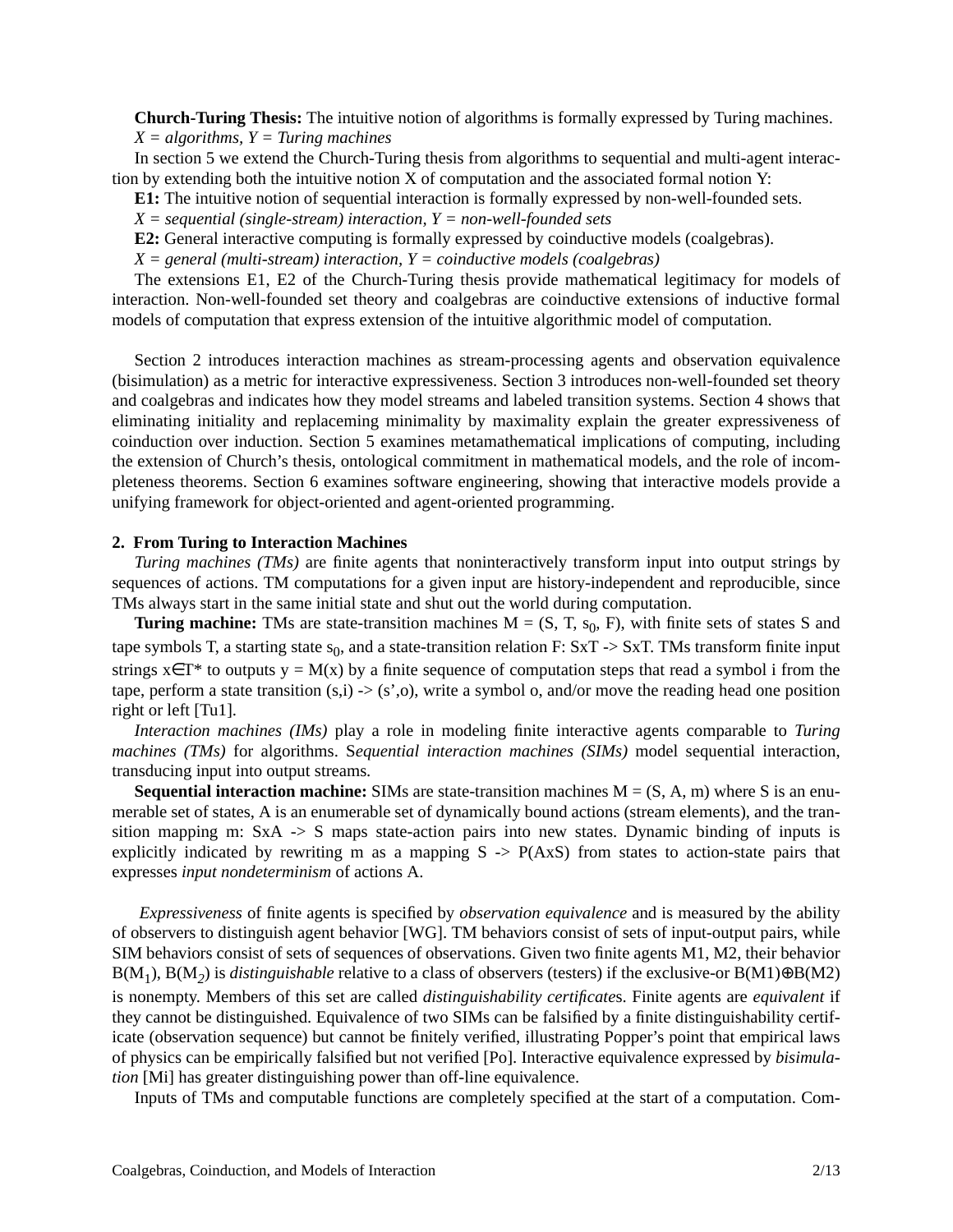putable functions f:  $X \rightarrow Y$  have a domain X of input strings (integers) and determine a unique  $y = f(x)$  for each x∈X. Interactive behavior cannot be specified as transformation from a domain X to a range Y because streams are dynamically generated.

*Interaction streams* have the form  $(a_1, o_1)$ ,  $(a_2, o_2)$ , ..., where output  $o_k$  is computed from action  $a_k$  but precedes and can influence  $a_{k+1}$ . This *input-output coupling* violates the separation of domains and ranges, causing dynamic dependence of inputs on prior outputs that is characteristic of interactive questionanswering, dialog, and control processes. Late (lazy) binding of interactive inputs (input nondeterminism) is more expressive than early (static) binding not because interaction has greater function transformation power but because the richer input domains cannot be inductively specified by strings.

### *Persistent Turing machines (PTMs)* are a canonical model for sequential interaction [GW].

**Persistent Turing Machines:** A PTM  $=(S, A, f)$  is a multitape TM with a persistent work tape whose content is preserved between interactions. S, the set of PTM's *states*, consists of the states of the persistent worktape (i.e., its contents); A is the set of PTM's *actions*, or inputs; f is a *mapping*, f: AxS -> SxO, computed by the underlying TM. Elements of both S and A are finite at any given time but unbounded.

To understand the extra power of SIMs and PTMs over TMs, it is helpful to consider the extra power of TMs over finite lookup tables (FLTs), which return a value when given the corresponding key. They may be considered as a primitive finite computing agent whose expressiveness is that of propositional calculus. A single-step transition for a TM computation consists of performing table look-up of the new TM state and tape action based on the current state and tape character. Besides table look-up, the only additional work performed by a TM during each step consists of 'remembering' the state and performing tape I/O. A TM computation as a whole is more expressive than an FLT computation because its behavior is no longer finite. Similarly, Turing-computable single-step transitions are at the heart of SIM computations. SIM computations are more expressive than those of TMs, since their behavior is no longer enumerable.

The informal argument that SIMs are not expressible by algorithms is surprisingly simple, since it depends only on the notion that stream elements are supplied dynamically.

**Proposition:** Computations of SIMs are not expressible by or reducible to computations of TMs.

**Informal proof:** TMs cannot be represented by finite inputs because any finite input can always be interactively extended. Transduction of streams cannot be modeled by transformation of strings. Streams do not have a last element, can be dynamically extended by unpredictable adversaries, and can use previous outputs in determining the next input. TM input strings have a predetermined finite length that cannot be changed once the computation has started.

A more refined argument shows that SIMs are more expressive than TMs for finite computations. Let k be the number of interaction steps (length) of an interactive computation, and let  $B_k$  be the class of behaviors that can be observed by observers who can make k or fewer interactions. We can show that, for all k>0,  $B_{k+1} > B_k$ , while the behavior of TMs corresponds to B<sub>1</sub> [WG]. Computations are more expressive for k+1 interactions than for k interactions in the sense that they can make finer observational distinctions. Bisimulation [Mi] captures the greater observational distinguishing power of k+1 over k inputs.

SIMs that buffer the output of their first k interactions can be distinguished by  $k+1$  but not by k interactions. Interactive questioners (Ken Starr) can elicit more information about a questioned subject (Clinton) by k+1 than by k follow-up questions. The game 20 Questions further illustrates the power of follow-up questions in gaining information. TMs have the expressiveness of PTMs with k=1: their behavior is limited to answering a single question (or a predetermined noninteractive sequence of questions). The expressiveness of sequential interaction has been examined in greater detail in [WG], both for question-answering and for the Turing test [Tu2].

*Multistream interaction machines (MIMs)* are finite agents that interact with multiple autonomous agents, like airline reservation systems or distributed databases that provide services to multiple autonomous clients. MIMs are shown to be more expressive than and not reducible to SIMs [WG], contrasting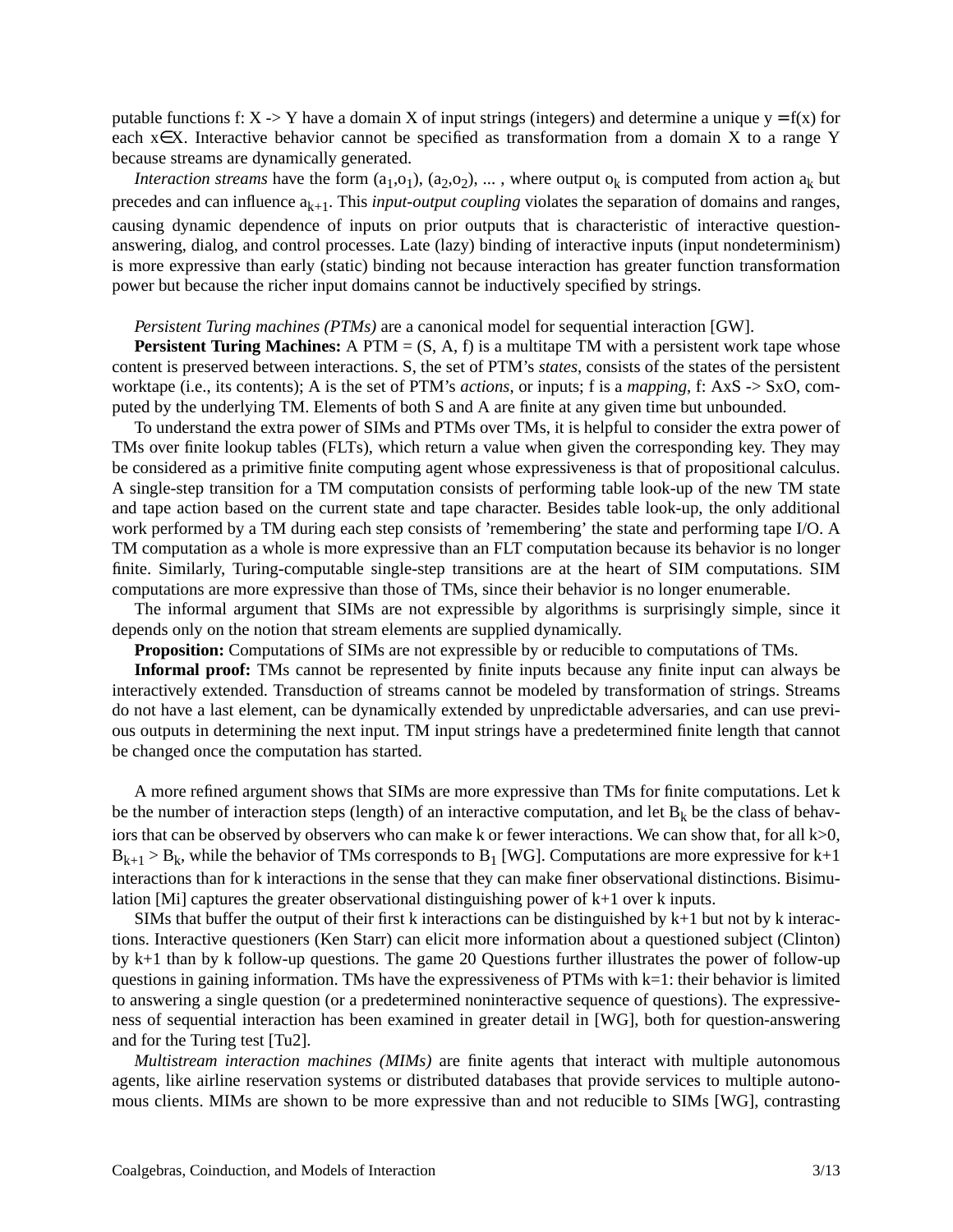with the fact that multitape TMs are no more expressive than single-tape TMs. The proof that MIMs are more expressive than SIMs shows that input-output coupling of streams cannot be preserved under merging. We show that input-output coupling (serializability) cannot be preserved for delegation of subtasks and other forms of nonserializable behavior:

*Input-output coupling of autonomous streams cannot be preserved under merging*

MIMs allow collaboration and coordination to be precisely modeled. The greater expressiveness of MIMs over SIMs captures the greater problem-solving power of senior managers and CEOs than workers who perform sequences of interactively assigned tasks. Adding autonomous streams (observation channels) to a finite agent increases expressiveness, while adding noninteractive tapes simply increases the structural complexity of predetermined inputs, and does not affect expressive power.

*Collaboration and coordination cannot be modeled by SIMs or PTMs*

The behavior of MIMs is harder to formalize than that of SIMs, and greater expressiveness of MIMs than SIMs is harder to prove than greater expressiveness of SIMs than TMs. MIMs support the behavior of nonserializable transactions and true concurrency [Pr], while SIMs support only serializable transactions and interleaving concurrency. The metric of distinguishability (observation nonequivalence) determines an expressiveness hierarchy for sequential interaction and greater expressiveness of MIMs than SIMs.

## **3. Non-Well-Founded Sets and Coalgebras**

Though questions of expressiveness can be formulated and proved entirely in terms of machine-based notions, reformulation in terms of non-well-founded set theory and coalgebras lends mathematical legitimacy to interactive models.

A binary relation R on a set S is *non-well-founded* if there is an infinite sequence  $b_i \in S$  for  $i = 0,1,2,...$ , such that  $b_{i+1}Rb_i$  for all i, and is *well-founded* otherwise. Non-well-founded sets are defined in terms of non-well-foundedness of the set membership relation ∈. A set is well-founded if the set membership relation over its structure is well-founded and is non-well-founded otherwise. *Well-founded sets* have only finite set-membership chains, while *non-well-founded sets* may have infinite set-membership chains.

Sets in traditional set theory are inductively constructible from atomic elements by union, intersection, complement, and cross-product constructors that construct sets with atomic elements. The powerset constructor constructs sets that contain sets as elements. Zermelo-Frankel set theory provides an axiomatic specification ZFC- of set theory that can be supplemented by the *foundation axiom* to obtain the inductively specifiable sets ZFC.

**foundation axiom (FA):** all sets are well-founded (inductively definable).

FA excludes non-well-founded sets, which are defined by systems of flat set equations.

**flat set equations:** A system of flat set equations has the form  $(S, A, m)$ , where S is a set of variables (states), A is a set of constants (actions, observations) and m:  $S \rightarrow P(A \cup S)$  is a mapping that specifies for each s∈S a set of constants in A and variables in S. A *non-well-founded set* can be defined as a set that is the solution of a system of flat set equations.

Equations of the form m:  $S \rightarrow P(A \times S)$  whose right hand sides are sets of ordered pairs can be expressed as flat equations by the transformation  $(a,b)$  ->  $\{a, \{a,b\}\}\$  [BM].

**Example:** The solution of the set equation  $s = \{(0,s), (1,s)\}\$  specifies the nonenumerable infinite binary strings, illustrating that non-well-founded sets may be nonenumerable.

**Non-well-founded set theory** augments ZFC- with the *anti-foundation axiom (AFA)* to obtain ZFA. [BM] specifies AFA by the strong condition that all flat systems of equations have unique solutions.

**AFA:** Every flat system of equations has a unique solution (ZFC- + AFA = ZFA).

ZFA is consistent if ZFC- is consistent and admits a larger class of sets (models a larger class of systems) than ZFC. The solution of the flat equation  $s = \{(0,s), (1,s)\}\$  does not satisfy FA and cannot be inductively generated. It is not a member of ZFC, illustrating that the class ZFA is strictly larger than ZFC.

Non-well-founded sets can model **labeled transition systems** (LTSs). An LTS with n states can be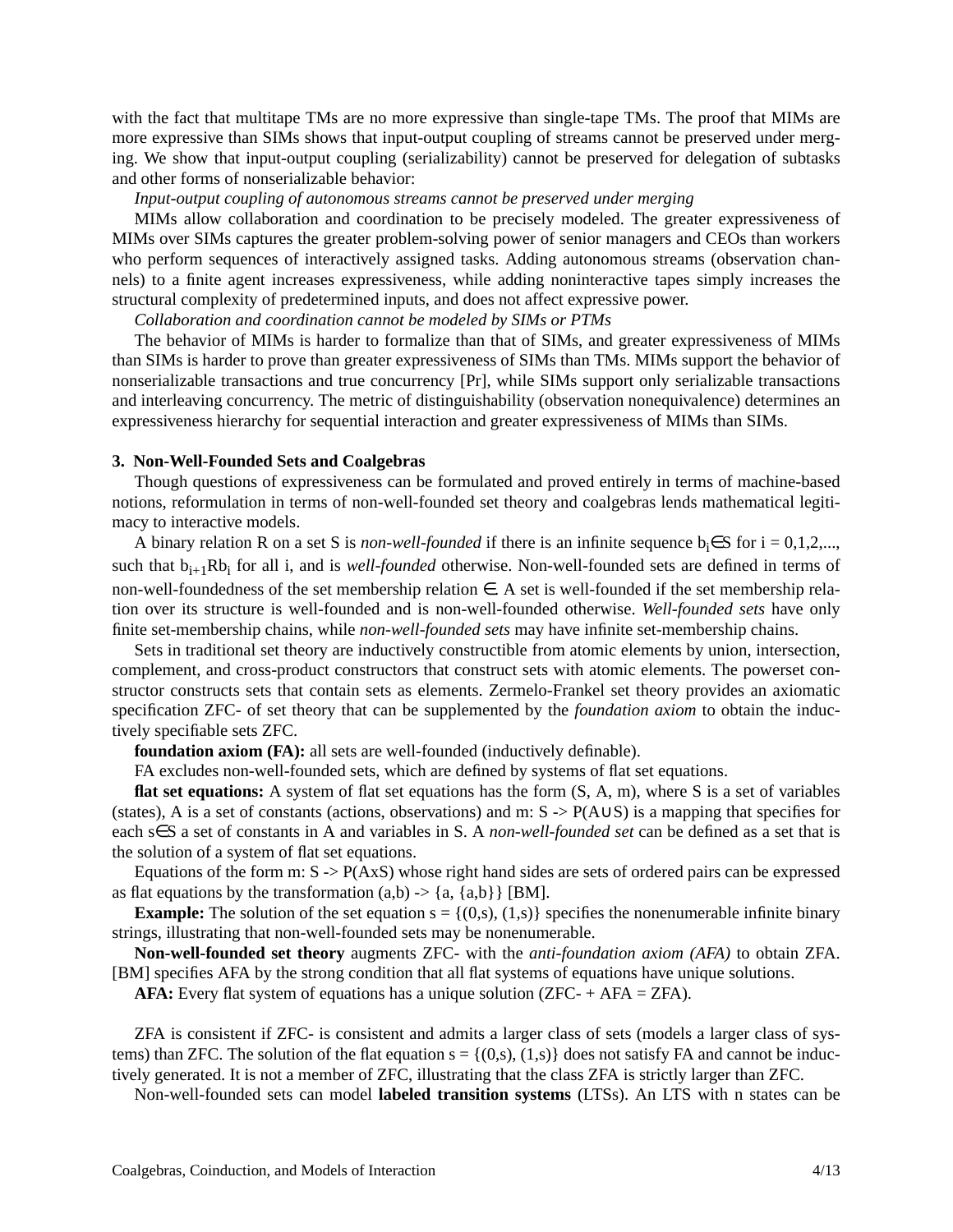specified by a system of n simultaneous set equations  $(S, A, m)$ , where m:S  $\rightarrow$  P(AxS) maps states into subsets of action-state pairs. For example, a state with outgoing edges labeled a to s1, b to s2, and c to s3 is represented by the mapping  $s \rightarrow \{(a,s1), (b,s2), (c,s3)\}.$ 

The mapping function m for systems of flat set equations is coalgebraic. Coalgebras are a model for interactive computing that parallels algebras as a modeling framework for algorithms. Algebraic computing steps specify incremental expression evaluation whose goal is to compute a value, while coalgebraic computing steps specify incremental system observation whose goal is to determine system behavior.

**Algebras** are structures  $A = (S, m: F(S) \rightarrow S)$ , where S is the carrier set and F is a functor that determines the signature of A. We usually interpret S as a set of values and m:  $F(S) \rightarrow S$  is a value-preserving homomorphic mapping m from a syntactically specified set of expressions into a value set. Algebras determine reduction processes (mappings) from an inductively defined *initial algebra* of syntactically specified expressions to a quotient algebra that determines the value set.

**Coalgebras** are structures  $CA = (S, m: S \rightarrow \Gamma(S))$ , where S is a carrier set and  $\Gamma$  is a functor that determines the signature of CA. We usually interpret S as a set of states of an observed system and m:  $S \rightarrow \Gamma(S)$ as a behavior-preserving homomorphism of observed systems with an unknown state into unfolded set of behaviors (observation sequences). Coalgebras whose mappings are one-to-one are called *final coalgebras*. States of final coalgebras represent unfolded system behaviors and are specified by non-well-founded sets.

Initial algebras are an inductively specified set of expressions, while final coalgebras are coinductively specified non-well-founded sets. The greater richness of non-well-founded over well-founded sets translates into greater computation power of coalgebras over algebras. Coalgebraic homomorphisms that map systems into their behaviors are stronger than algebraic homomorphisms that map expressions into values because equivalence classes of systems with the same behavior (for example, programs that compute the same function) are nonenumerable, while classes of expressions with the same value are enumerable.

Coalgebras that model non-well-founded sets have mappings of the form m:  $S \rightarrow P(A \cup S)$ , corresponding to the AFA. It is shown in [BM] that mappings such as m:  $S \rightarrow P(AxS)$  of LTSs or mappings m: S -> OxP(AxS) of automata are expressible as flat systems of equations. These mappings are "Markovian" in the sense that the new state depends only on the previous state. We have suggested that transaction systems (MIMs) may require more complex non-Markovian mappings of the form  $\Gamma(S) \rightarrow \Gamma'(S)$  such that the next state depends on several previous states. Interaction of overlapping operations with duration or multi-agent interaction may require still more complex mappings. Moreover, we conjecture that consistent extensions of set theory that admit larger sets than the non-well-founded sets are possible, corresponding to nonsequential and multistream finite agents [WG]. In principle, any finite agent can be modeled by a consistent extension of set theory that expresses the class of behaviors computable by the agent and may have a coalgebraic mapping function more complex than that of non-well-founded sets.

#### **4. From Induction to Coinduction**

Induction determines a construction paradigm for definition, reasoning, and modeling characterized by an *initiality condition*, an *iteration condition* that allows new elements to be constructed (derived) from initial elements, and a *minimality condition* that only elements so constructed are definable.

**inductive definition:** initiality (base) condition, constructive iteration condition, minimality condition **construction paradigm:** generate structures inductively from base elements

Induction is the basis for defining sets of strings, languages, formal systems, and computable functions. The set A\* of all strings over an alphabet A is inductively defined by an iterative concatenation rule: **Strings:** (1) the empty string e∈A\*; (2) if  $x \in A^*$  then  $ax \in A^*$ ; (3)  $A^*$  contains no other elements.

**Grammars** G define languages L(G) over terminal symbols T with the aid of nonterminal symbols N as sets of strings inductively generated from an initial nonterminal S by generating rules (productions) P.

A **language** L(G) over T is the set L(G) =  $\{x \mid S \implies x \text{ and } x \in T^*\}$ , where  $G = (N, T, S, P)$  is a grammar with nonterminals N, terminals T, initial nonterminal symbol S and productions P. The derivation relation  $\Rightarrow$  is the multistep transitive closure of the single-step derivation relation defined by P.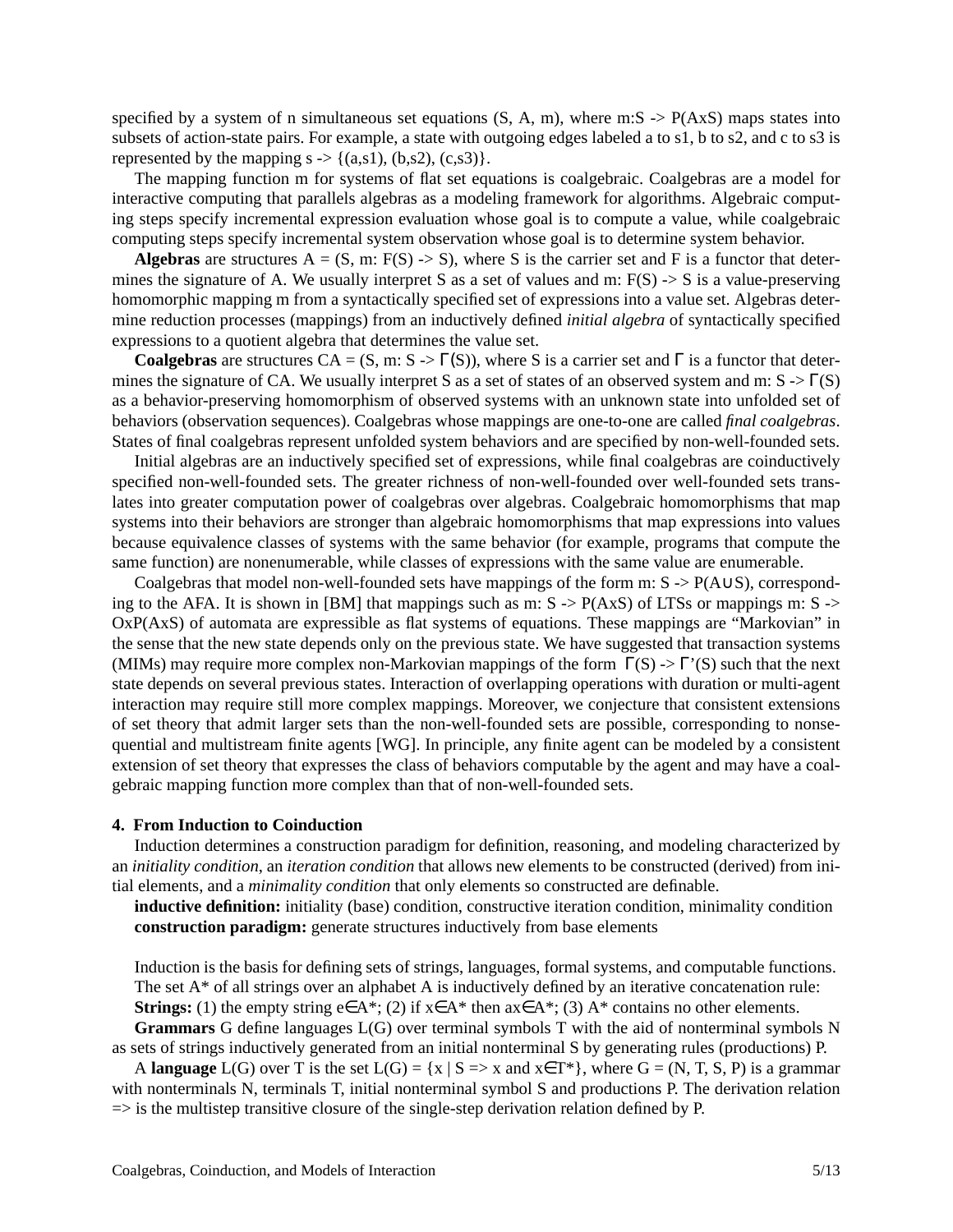Theorems of a formal system are inductively derived from axioms by rules of inference.

A **formal system** FS = (AX, TH, RI) is an inductive specification of a set TH of theorems, where (1) axioms AX are theorems; (2) formulae derived from theorems by rules of inference RI are theorems; and (3) no other formulae are theorems.

**Computable functions** f: X -> Y are inductive at two distinct levels. They map an inductively defined domain X to a range Y by inductively defined computing processes [Tu1]. TMs transform inductivelydefined strings by inductively defined state-transition steps. This condition is sufficient as well as necessary: computable functions can be defined as inductive computations over inductively defined domains.

**Inductively defined domain (statics):** The domain X is inductively defined.

**Inductively defined computation (dynamics):** The process of computation is inductively defined.

Formal systems likewise make use of two levels of inductive definition. Well-formed formulae and axioms are defined by static induction, while processes of proof are defined by dynamic induction. The set of provable theorems is defined by inductively derivable formulae from inductively defined axioms.

Coinduction determines a *deconstruction paradigm* that deconstructs composite structures into progressively more primitive ones. Non-well-founded sets are coinductively defined by a process of progressive decomposition into subsets that terminates finitely for well-founded (inductive) sets. Coinduction reverses the direction of iteration of an associated inductive process and replaces initiality with finality. Non-wellfounded sets introduce a larger class of sets by eliminating finite termination, thereby eliminating initiality of dual inductive processes.

Coinduction models processes of *observation*. Elimination of finite termination corresponds to the fact that processes of observation can continue to reveal new knowledge about the observed objects indefinitely: hidden information is progressively approximated by processes that do not terminate. Coinduction reverses the direction of iteration, eliminates the initiality/finality condition, and replaces the minimality condition by a maximality condition.

**coinductive definition:** deconstructive iteration condition, maximality condition. **observation paradigm:** observe and transduce already existing constructed elements.

A *stream* over A is an ordered pair  $s = (a, t)$ , where  $a \in A$  and t is another stream. The set S of all streams over A is the maximal solution (maximal fixed point) of the equation  $S = A \times S$ . Sets that are solutions of recursive stream equations do not exist in traditional set theory, where stream equations have the trivial empty set as their solution. The minimal fixed point of the equation  $S = A \times S$  is the empty set, while the maximal fixed point is the set of all streams over S.

By expressing induction and coinduction in terms of more primitive concepts, we can separately consider the effect of reversing iteration, eliminating initiality, and replacing minimality by maximality in definition and reasoning processes. Finite coinductive termination, like initiality, is a closed-system requirement whose elimination models open systems. Elimination of initiality is related to shedding of the initial-state (and final-state) requirement in extending Turing machines to interaction machines. It removes the requirement of complete environment specification before the computation starts.

Minimality, modeled by least fixed points, is a property of constructive processes of computation and constructive mathematics, while maximality, modeled by greatest fixed points, is a property of empirical observation paradigms for describing observed behavior in an already constructed (already existing) world. Minimality of behavior is associated with maximality of constraints on behavior, while maximality of behavior is associated with minimality of constraints. Maximal fixed points (minimal constraints) provide a mathematical framework for the empirical paradigm that any behavior (possible world) consistent with observation is admissible. Specifications that admit any possible world consistent with a specification are maximal fixed points (minimal constraints on behavior). The distinction between possible-world semantics of Kripke [Kr] and traditional model theory is precisely that of maximality versus minimality. Distinctions between restrictive and permissive social organization, such as those between totalitarian and democratic societies, are modeled by minimality versus maximality. Minimality models centrally controlled structures while maximality admits distributed control.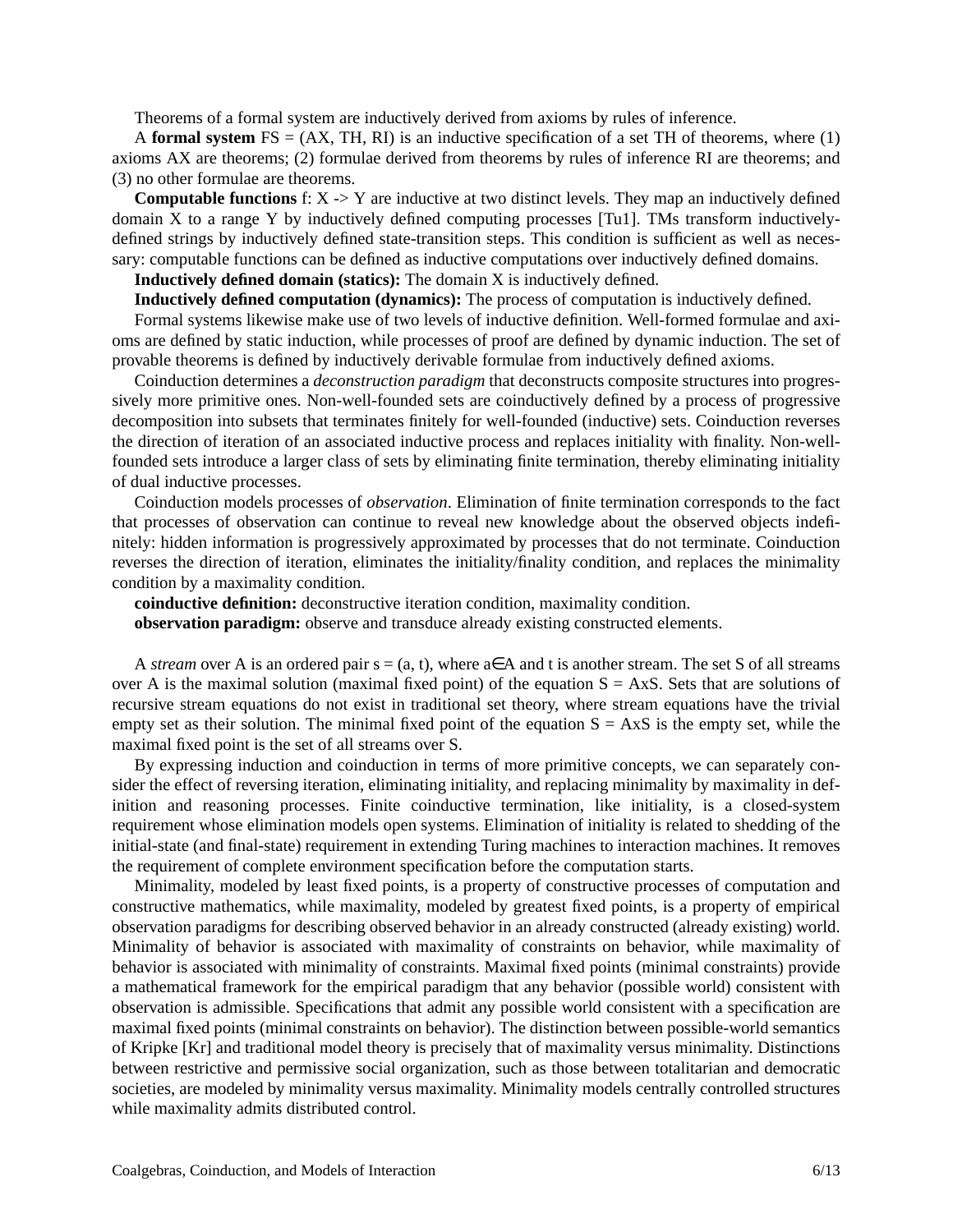# **totalitarianism** embodies the minimality principle: **everything is forbidden that is not allowed. democracy** supports the maximality principle: **everything is allowed that is not forbidden.**

Non-well-founded set theory extends traditional set theory with sets that are solutions to recursive set equations. It provides a framework for formalizing sets with a coinductive (non-well-founded) structure, and correspondingly extends the class of models that sets can formalize to include interactive models of computation. Coinduction extends the definition and reasoning ability of finite computing agents so they can model nonenumerable sets defined by streams.

Algorithmic denotational semantics is specified by lattice-structured approximations to least fixed points that determine computable functions [Sc], while traditional operational semantics expresses the state-transition structure of algorithm execution steps. Non-well-founded sets express richer denotations than well-founded sets, specifying maximal fixed points. Non-well-founded set theory provides a denotational semantics for streams, while coalgebras provide a framework for operational semantics of interaction machines that are transducers of streams [WG].

#### **5. Metamathematics of Coinduction**

The extension from inductive to coinductive models requires reexamination of the role of formalism in models of both mathematics and computing. The views of Church and Turing in the early 1930s were strongly influenced by the intense debate among logicist, formalist, and empirical schools of mathematical modeling in the early 20th century, which were in turn influenced by Kant's earlier analysis of the distinction between necessary truths of mathematics and contingent truths of physics. We examine the relation between intuitive and formal notions of computing exemplified by the Church-Turing thesis, reexamine notions of constructive, formalist, and realist mathematics, and consider the role of Godel-style incompleteness theorems for coinductive models of computation.

Church's interest in connections between formal models and intuitive concepts of computing was due at least in part to the debate between Brouwer and Hilbert [De] on the role of intuition in logic and mathematical modeling. Brouwer, following Kant, believed that mathematical reasoning was based on inner intuitions, while Hilbert believed that mathematical reasoning was based on formal (objective) rules of logic. However, Brouwer's intuitionism was weaker than Kant's because non-Euclidean geometry had discredited the idea of geometric (spatial) intuition, leaving only a weaker form of arithmetic intuition that excluded nonconstructive reasoning or proof and became increasingly identified with constructive mathematics [De]. Hilbert's formalism was likewise weak in the sense that it excluded consistent circular (coinductive) reasoning [BM] as an overreaction to the paradoxes of set theory [WG].

Coinductive models can be viewed either as a new paradigm that abandons intuitionism and formalism or as a strengthening of intuitionism and formalism that reconciles the role of intuition and formalism in mathematics by allowing these notions to coincide. Coinductive models support a larger class of mathematical models than traditional intuitionist or formal models because of a stronger ontological commitment to the existence of mathematical objects.

## **5.1 Coinduction and Church's Thesis**

Theses that relate intuitive to formal models of computing can be motivated either by the desire to formalize a given intuitive notion or by the goal of providing intuition for a given formal concept. The Church-Turing thesis aimed to provide intuition for a robust formal concept expressible by Turing machines, the lambda calculus, or partial recursive functions. Church recognized that the answer to such questions could not be definitive, but the equivalent expressiveness of alternative formalisms for computability appeared to provide strong evidence for the Church-Turing thesis.

**Church-Turing thesis:** Formal effective computability by the lambda calculus (Church) or TMs (Turing) expresses the intuitive notion of effective computability of functions (over positive integers).

However, the robustness of Church-Turing models is due to their common inductive foundation rather than their ability to completely express all forms of computation. Coinductive models uniformly extend the expressiveness of machines, algebras, and set theory. Coinduction provides a more expressive mental tool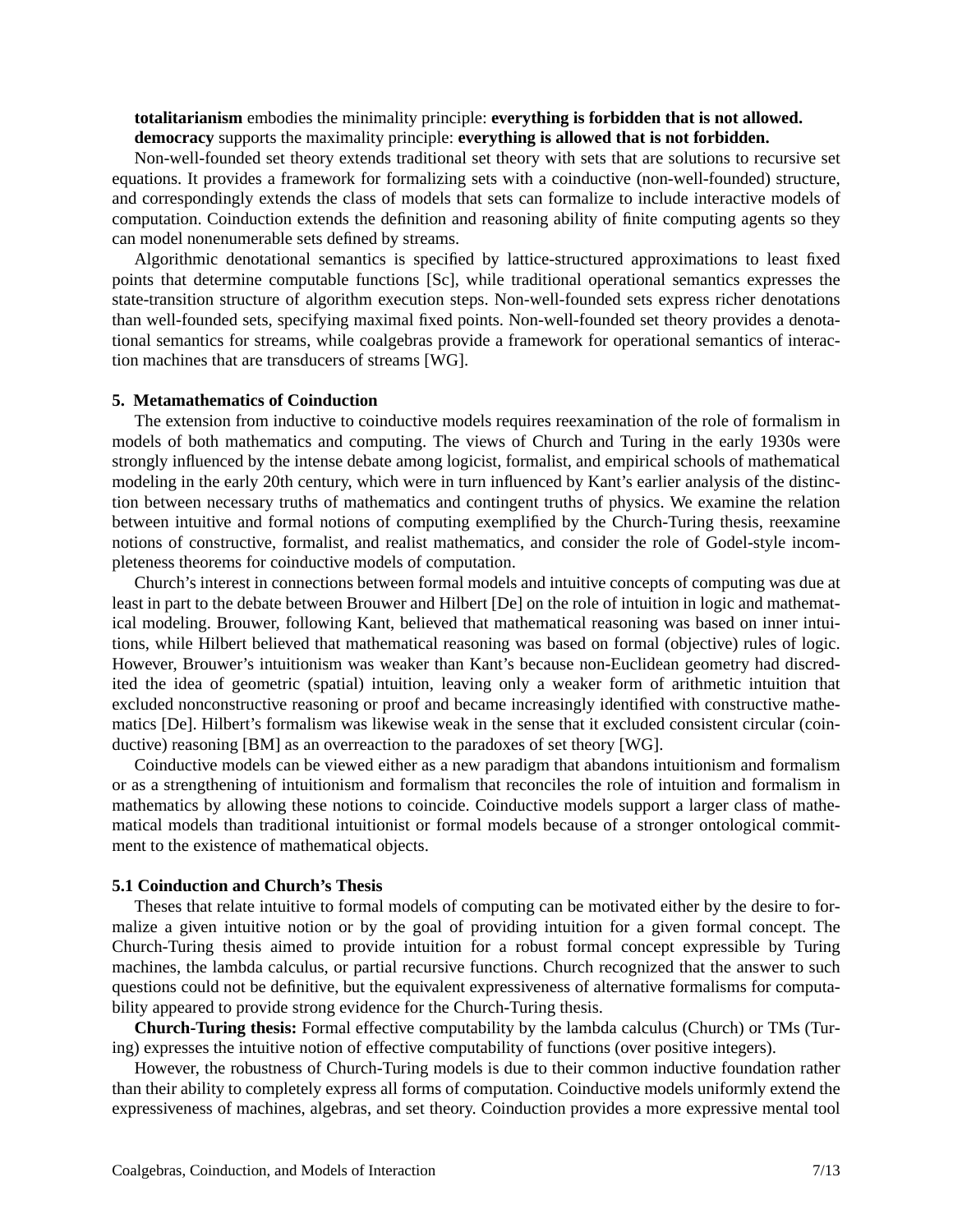for definition, reasoning, and modeling that changes the status of Turing machines from maximally to weakly expressive models limited by induction. When the intuitive notion of effective computation is broadened to include interaction, the formal notion of computability must be correspondingly broadened.

The Church-Turing thesis answers the question "What is the intuitive notion of computing that is expressed by TMs?", but not the question "What is the formal model that expresses the intuitive notion of computing". In the early years of computing the intuitive notion of computing was identified with algorithms, and the two above questions were considered to have the same answer. As technology became increasingly interactive, and it was realized that algorithms could not express interaction, the intuitive notion of computing continued to be formalized by TMs because no formal model beyond that of TMs or well-founded set theory was available. Non-well-founded set theory and SIMs provide well-defined mathematical and machine models that go beyond algorithms.

**Thesis for sequential interaction:** The intuitive notion of effective computability for sequential interaction corresponds to specifiability by non-well-founded sets, SIMs, or PTMs.

The assumption that computable functions f:  $X \rightarrow Y$  from integers to integers, with inductively definable domains X of integers, model effective computability, excludes interaction streams (section 2) whose domains are not expressible by integers and whose domains and ranges are not separable. Expressing domains as integers requires complete specification of arguments before the computation starts and separability of domains and ranges: conditions that are assumed by Church and Turing and violated by streams. Stream computation cannot be represented in terms of functions from integers to integers. Whether f: stream -> stream is a noncomputable function or a computable nonfunction [WG] is a matter of definition.

The Church-Turing thesis should be viewed as a conjecture about the restricted notion of algorithmic computation rather than about the broader intuitive notion of computing. The thesis for sequential interaction is likewise a conjecture about a restricted notion of computing. Non-well-founded sets are not the most expressive class of consistent set theoretic models. We conjecture that more powerful models, possibly defined by replacing the AFA by a consistent axiom that permits a larger class of sets, will determine a more expressive class of computing mechanisms. We further conjecture that there is no well-defined maximal class of consistent sets, and that there is consequently no well-defined formal notion of maximal effective computability. This implies that effective computability is a relative rather than an absolute notion that can be defined only relative to assumptions about the form of interaction.

#### **5.2 Ontological Commitment and Expressiveness**

Questions of the existential (ontological) status of mathematical objects were central to both Kant's attempt to reconcile mathematical and empirical models and to the metamathematical models of Russell, Brouwer, Hilbert, and Godel in the early twentieth century [De]. Coinductive models can be viewed as a strong form of intuitionism based on intuitions about processes of observation and a strong kind of formalism based on formally consistent reasoning about incompletely observable systems [WG]. Because nonwell-founded set theory accords existence to a larger class of sets than well-founded set theory, it can model larger classes of objects, situations, and computational problems.

*The ontological strength of mathematical paradigms determines the expressiveness of their models*

Logicians were reluctant to accept coinductive models based on circular reasoning because they failed to distinguish between inconsistent and consistent forms of circular reasoning, following Russell in overreacting to the paradoxes of set theory [BM]. An additional reason for excluding coinductive thinking from mainstream mathematics was the influence on logic of Brouwer's intuitionism (constructive mathematics), which accords existence to mathematical entities only if they can be effectively constructed.

Hilbert in principle accepted the stronger Platonic position that consistency implies existence. But in practice Hilbert restricted the consistency principle to inductive definition and reasoning, excluding consistent as well as inconsistent forms of circular reasoning. When Godel proved incompleteness of arithmetic by showing, through diagonalization, that true assertions of arithmetic cannot be inductively defined, the mainstream mathematical community accepted incompleteness as an absolute result rather than a relative result about a limited (inductive) form of logic.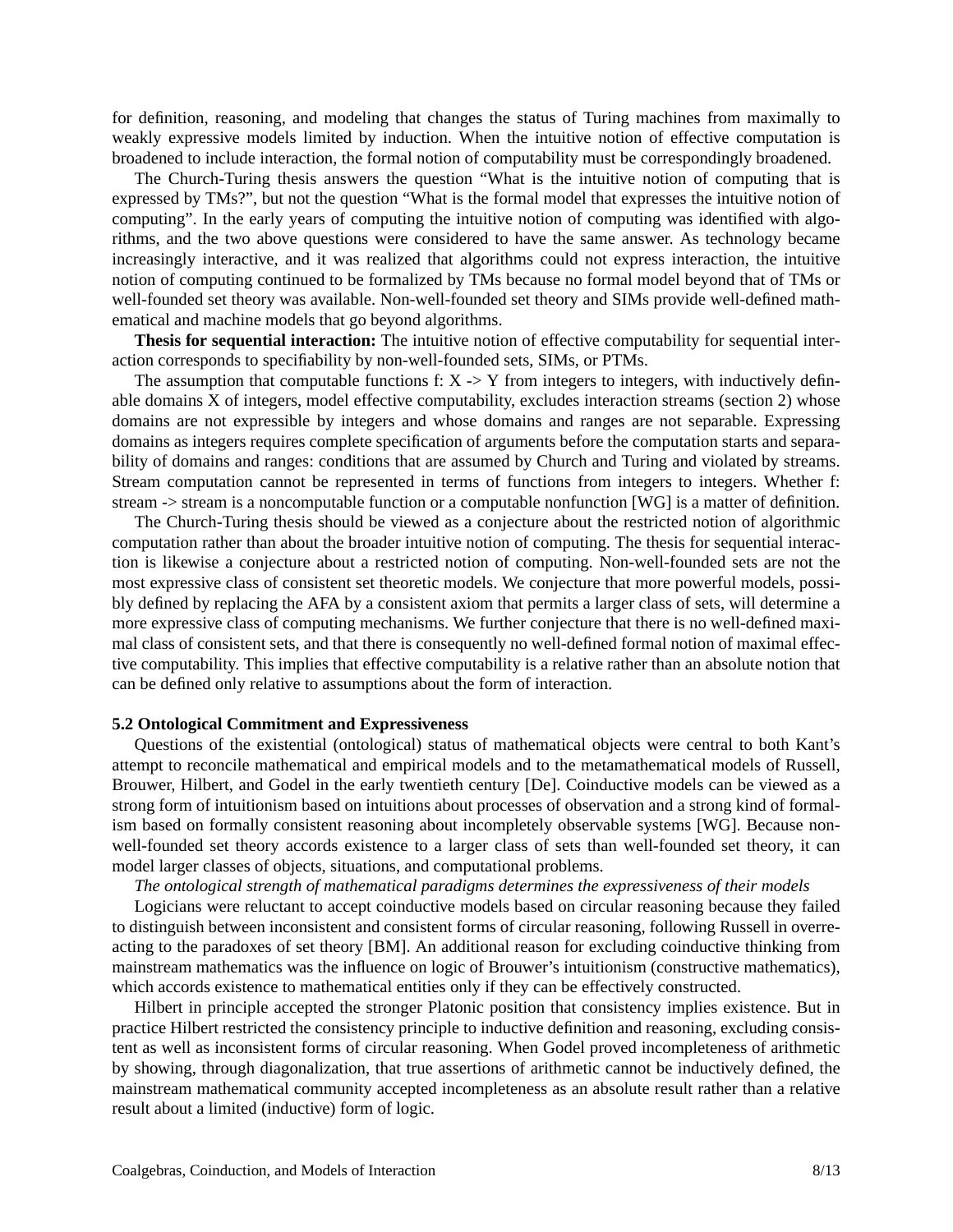Finsler's prescient work on set theory in the 1920s [Fi] showed the consistency of circular reasoning and anticipated Godel's incompleteness result, but was largely ignored because it did not conform to the mainstream paradigm of formalist mathematics. Finsler, influenced by Cantor's model of the real numbers, took to its logical conclusion the viewpoint that concepts exist independently of formalisms in which they are expressed. He went beyond Hilbert's formalism in applying the principle "consistency implies existence" to accept the existence of consistent sets of concepts independently of whether they are formalized.

We call this viewpoint a *realist ontology* of mathematics, since it accords existence to all consistent possible worlds, including the real world. Realism traditionally refers to models that accord objects an existence independently of whether they are perceived [EB]. By analogy, mathematical realism, as we define it, accords objects an existence independently of whether they are formalized. There is a connection between realism in mathematics and empiricism in physics and computing [We3], since both are concerned with modeling independently existing sets of objects.

Mathematical realism allows finite agents to model both nonenumerable real-number domains and physical domains like the real world. It relates mathematical and physical meanings of the term "real" because coinduction models both mathematical nonenumerability and physical interaction. Realist models provide a mathematical foundation for empirical computer science and a connection between empirical models of computing and physics [We3].

Intuitionism, inductive formalism, and realism can be classified by their degree of commitment to the existence of mathematical objects, embodying progressively stronger forms of ontological commitment that can model progressively larger classes of applications.

**intuitionism (Brouwer):** existence requires (inductive) constructibility (minimal ontology) **inductive formalism (Hilbert):** consistency of (inductive) formal systems implies existence of models **realism (Cantor, Finsler):** consistency (of a specification) implies existence (maximal ontology)

Hilbert accepted the principle "consistency implies existence" (C->E) [Fe], but in practice limited the application of this principle to formal systems with inductively specifiable behavior. We show in section 5.3 that Hilbert's limited application of the C->E principle is a primary cause of Godel incompleteness and conflicts with realism. But an extension of formalism to include coinduction is compatible with realism.

Coinduction determines an ontological paradigm shift from constructive and formalist to realist modeling principles that express observation of system behavior. Constructive inductively defined ontologies specified by least fixed points are weaker than empiricist coinductively defined ontologies specified by greatest fixed points. Maximal ontology admits interactive and time-dependent behavior for finite agents, while minimal ontology admits only noninteractive behavior. The strong connection between circular reasoning and interactive (realist) models of actual and possible worlds is explored in [BM].

The discovery sixty years after the foundational discussions of the 1920s that non-well-founded set theory models interactive computing provides an incentive for reevaluating Finsler's arguments, and validates the view that conceptually consistent possible worlds exist independently of their formalizability or constructibility. Tensor analysis is another example of an abstract mathematical technique that was later validated by applications in relativity theory, linear logic, and a variety of other areas many years after it was initially developed.

#### **5.3 Incompleteness Theorems**

According to Feferman [Fe], Godel credits his epistemological position of philosophical realism, arrived at early in his university years, with his mathematical successes. His Platonic belief in the independent reality of mathematical objects motivated his proof that arithmetic for independently existing integers could not be formalized. Godel's incompleteness result showed the impossibility of Hilbert's program of reducing mathematics to logic [Fe] and by implication the impossibility of reducing the behavior of finite computing agents to first-order logic [WG]. However, Turing's model of computation is "pre-Godelian" in its inductive (constructive) model of the notion of computation. The position that the intuitive notion of computing is completely expressed by TMs can be equated to Hilbert's view that mathematics can be com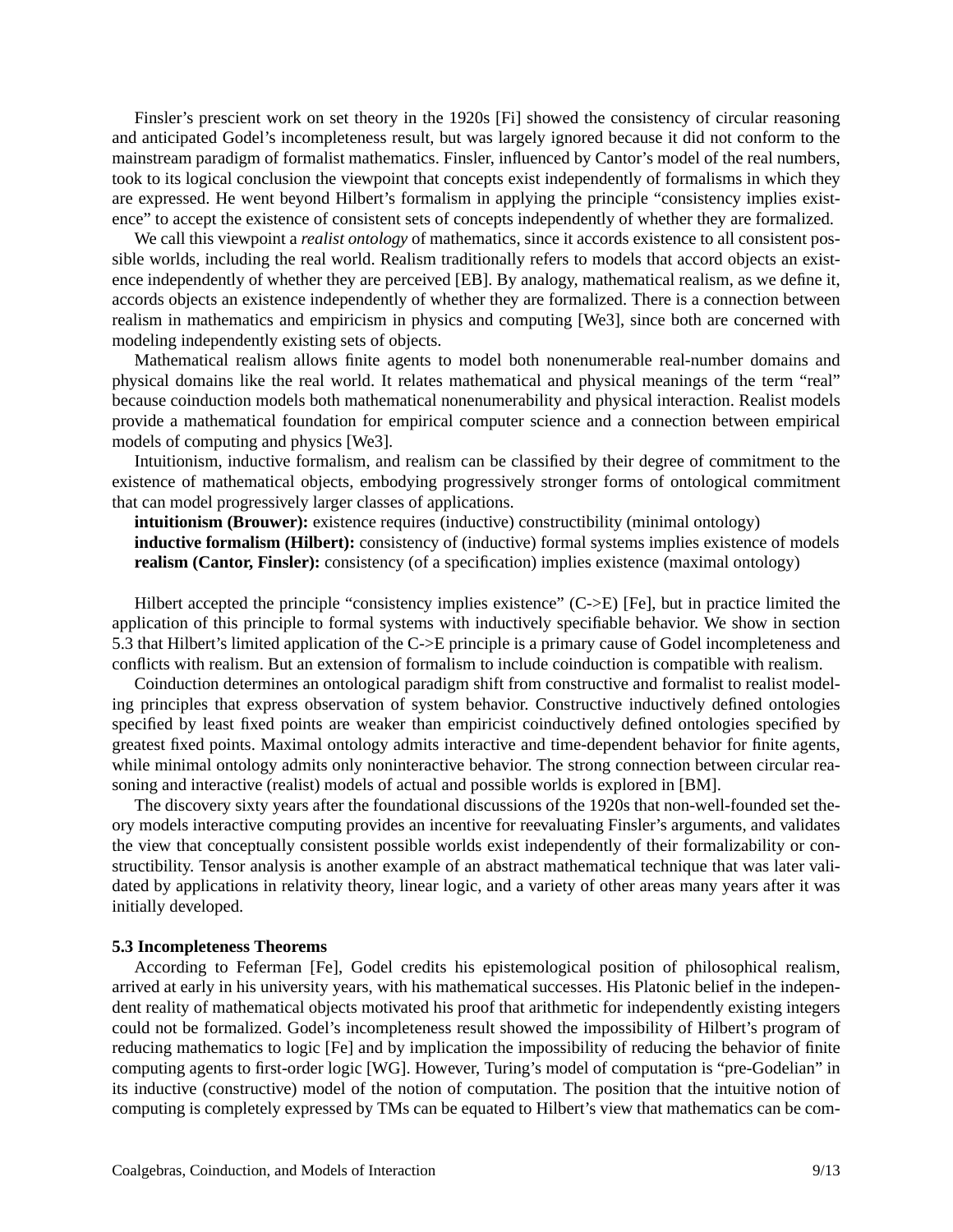pletely expressed by inductive formalism.

Though it could be argued that the case for constructive theories is stronger in computing than in mathematics, we take the position that computer science is the science of modeling and that models of computation should include models of interactive as well as algorithmic behavior. We conjecture that a completeness theorem for interactive computing can be formulated in terms of coinductive computation, suggesting the following extended Church-Turing thesis:

**Extended (coinductive) Church-Turing thesis:** A behavior can be expressed by an interactive finite computing agent iff it can be expressed by a coinductive mathematical model.

Godel took advantage of the fact that computable functions are inductively specifiable in his use of Godel numbering to enumerate the TMs. Godel's incompleteness result is a simple corollary of the "folk theorem" that inductively specified enumerable classes of theorems cannot completely model nonenumerable classes of objects or situations [We3]. First-order logic can model only enumerable semantic domains because its number of theorems is enumerable, which is easy to prove. Proving that a particular semantic domain is nonenumerable is generally harder, but diagonalization is a useful tool in proving nonenumerability and was used by Cantor to prove nonenumerability of the reals and by Godel to show nonenumerability of the true assertions about integer arithmetic. Interaction machines can be shown to have a nonenumerable number of computations and their behavior is therefore Godel incomplete.

*First-order logic can model only enumerable semantic domains To prove Godel incompleteness of any domain, show its nonenumerability Diagonalization is a tool for showing that specific domains are nonenumerable*

Godel's incompleteness result implies not only that inductive mathematics is too weak to express formalist models of arithmetic over the integers, but also that interactive models are incomplete. The incompleteness of empiricist (intuitive) models is easier to prove than incompleteness of arithmetic because interactive models are more strongly nonenumerable than recursively enumerable sets.

Feferman indicates [Fe] that Godel concealed his Platonic (realist) beliefs to avoid controversy, using Platonic principles as a basis for research rather than as a topic for analysis. Feferman is surprised at Godel's opposition to C- $\geq$ E and does not adequately explain Godel's reasons for this. Our analysis suggests that Godel's antipathy to C->E may stem from the fact that C->E is incompatible with Godel's belief in realist mathematics and his acceptance of Hilbert's inductive formalism.

**Claim:** C->E, inductive formalism, and realist mathematics cannot be simultaneously true.

C->E, inductive models, and realist mathematics are three alternative starting points for a mathematical *Weltanschauung* that are incompatible. Hilbert, Godel, and Cantor (Finsler) epistemologies of mathematical modeling each accept two and reject one of these principles. Hilbert's belief in C->E and inductive formalism was shown by Godel to be incompatible with realist mathematics, Godel's belief in realist mathematics and inductive formalism caused him to reject C->E, while Cantor and Finsler's belief in C->E and realist mathematics require rejection of inductive formalism.

*Hilbert: C->E + inductive formalism; inconsistency with realist mathematics was proved by Godel Godel: realist (Platonic) mathematics + inductive formalism; explains Godel's rejection of C->E Cantor, Finsler: C->E + realist mathematics; implies rejection of inductive formalism*

Godel's acceptance of the principle that inductivly defined objects exist while coinductively defined objects do not led to his incompleteness result. Given his realst principles, Godel had to choose between the general principle of C->E and the more specialized inductive formalism of Hilbert, and chose inductive formalism. Had Godel instead accepted C->E and recognized along with Finsler that this implied accpetance of coinductive reasoning, the evolution of logic might have been very different.

### **6. Interactive Software Technology**

The evolution of computer architecture from mainframes to personal computers and networks, of software engineering from procedure-oriented to object-oriented and component-based systems, and of AI from logic-based to agent-oriented and distributed systems has followed parallel paths [We1]. According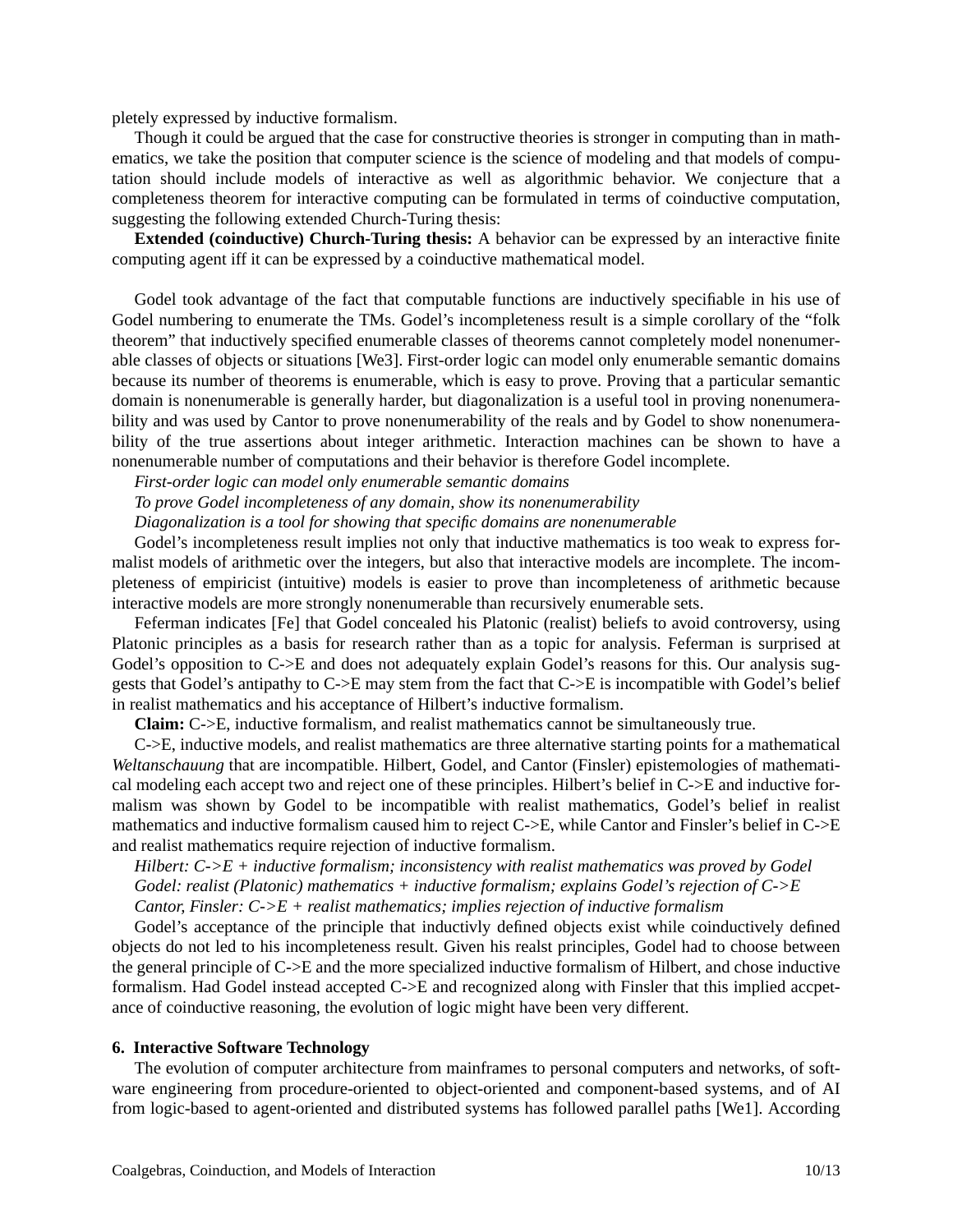to the capsule history below, the 1950s through the 1970s were concerned with the development and refinement of algorithm technology for mainframes, sequential interaction became the dominant technology of the 1980s, while distributed interaction became the dominant technology in the 1990s:

**1950s:** machine language, assemblers, hardware-defined action sequences

**1960s:** procedure-oriented languages, compilers, programmer-defined action sequences

**1970s:** structured programming, composition of action sequences, algorithm composition

**1980s:** object-based languages, personal computers, sequential interaction architecture

**1990s:** structured object-based programming, networks, distributed interaction architecture

Whereas the shift from machine to procedure-oriented languages involves merely a change in the granularity of actions, the shift from procedures to objects is more fundamental, involving a qualitative extension from algorithms to interaction. The extension from sequential to distributed interaction requires a further fundamental paradigm shift in models of computation. SIMs express the shift from algorithms to sequential interaction architecture, while MIMs express the further shift to distributed interaction.

Figure 1 illustrates the extension from algorithms to interaction along a number of dimensions. Each algorithmic concept in the left-hand column is paralleled by a more expressive interactive concept in the right-hand column. Moreover, each right-hand concept has both a single-agent (sequential) and a multiagent (distributed) form whose expressiveness is specified by SIMs and MIMs. The domain-independent generality of SIMs and MIMs is both an advantage in providing a uniform modeling framework and a drawback in that general models provide little guidance for domain-specific applications.

The transition from the view that computing is primarily concerned with input-output transformations to the view that computing systems provide services over time arises in many different contexts. Services over time are specified by models of interaction that cannot be reduced to or expressed by algorithms or TMs. Algorithms are time-independent (instantaneous) episodes in the life-cycle of an interactive systems. The one-dimensional quantitative performance metric of algorithmic complexity becomes the multidimensional qualitative performance metric of quality of service (QoS), which is an increasingly central focus for research in the database and human-computer interaction communities.

**Algorithmic Concepts Interactive Concepts**

| Algoriumine Concepts                                                                                                                                                                                                      | meracuve Concepts                                                                                                                                                                               |
|---------------------------------------------------------------------------------------------------------------------------------------------------------------------------------------------------------------------------|-------------------------------------------------------------------------------------------------------------------------------------------------------------------------------------------------|
| input-output transformation<br>procedure-oriented programming<br>structured programming<br>compositional behavior<br>programming in the small<br>logic and search in AI<br>closed systems<br>algorithmic computer science | services over time (QoS)<br>object-oriented programming<br>structured object-oriented prog.<br>emergent behavior<br>programming in the large<br>agent-oriented (distributed) AI<br>open systems |
|                                                                                                                                                                                                                           | empirical computer science                                                                                                                                                                      |

## **Figure 1: Parallel Extensions from Algorithms to Interaction**

Procedures and objects both determine a *contract* between providers and clients of a resource, but objects provide richer services to clients that cannot be expressed by algorithmically specified procedures. Algorithms are like sales contracts, guaranteeing an output for every input, while objects are like marriage contracts, describing ongoing contracts for services over time. An object's contract with its clients specifies its behavior for all contingencies of interaction (in sickness and in health) over the lifetime of the object (till death us do part) [We1]. The folk wisdom that marriage contracts cannot be reduced to sales contracts is computationally expressed by interaction not being reducible to algorithms.

Though object-based programming has become a dominant technology, its foundations are still shaky. Everyone talks about it but no one knows what it is. "Knowing what it is" has proved elusive because of the implicit belief that "what it is" must be defined in terms of algorithms. Interactive models have the liberating effect of providing a broader framework than algorithms for defining "what it is". Component-based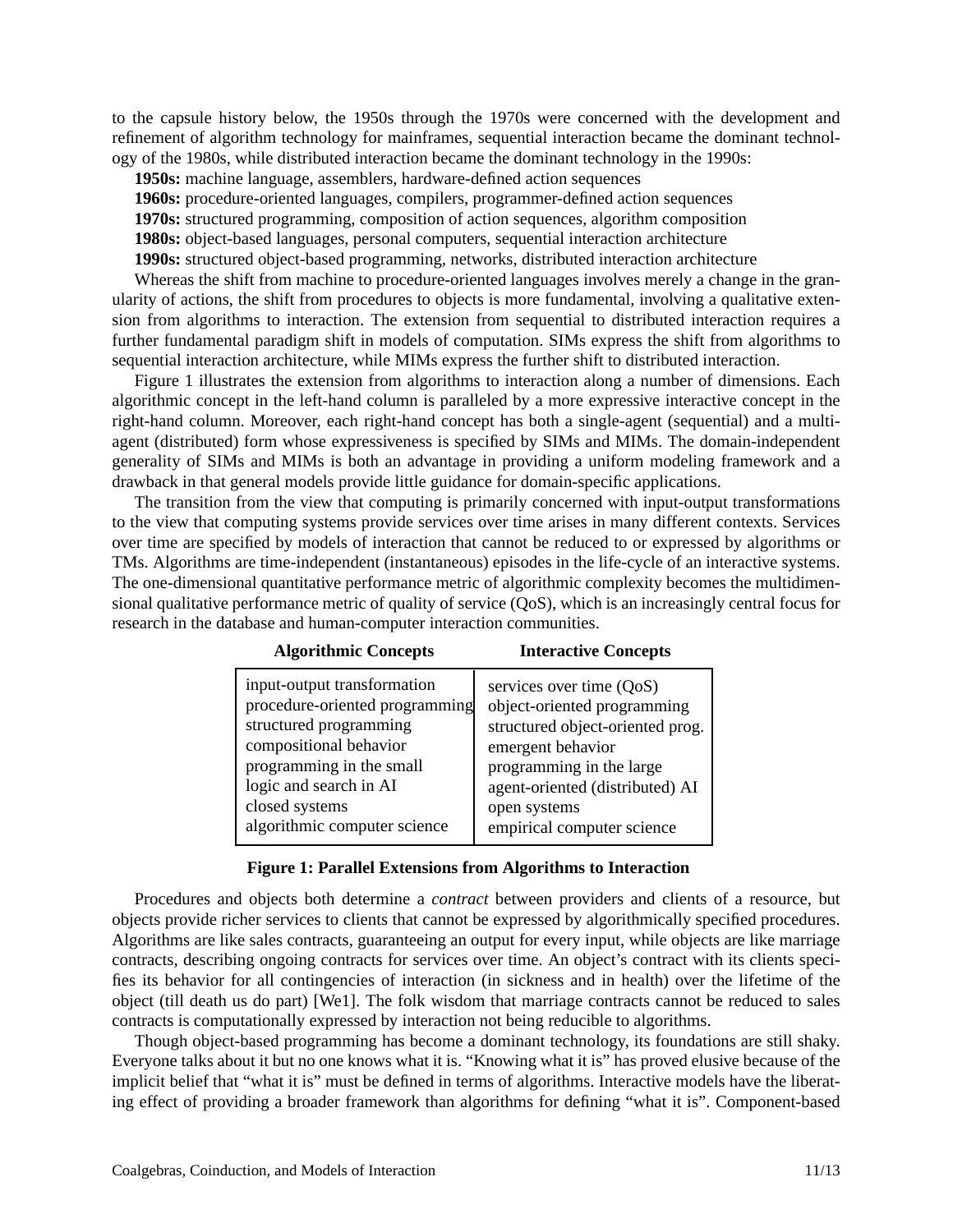software technology is even less mature than object-based technology: it is the technology underlying interoperability, coordination models, pattern theory, and the World Wide Web. Knowing what it is in turn requires liberation from sequential object-based models.

Structured programming [Di] proved too weak as a model for program structure because the transition to object-oriented programming made procedural structured programming based on composing algorithms and while statements obsolete. Objects have behavior that cannot be compositionally expressed in terms of the behavior of their components. Structured programming for actions (verbs) can be formally defined by function composition, while structured programming for objects (nouns) is modeled by design patterns that have no compositional formal specifications [GHJV]. As a consequence, the study of design pattern methods of component composition is an art rather than a science.

Compositionality is a desirable property for formal tractability of programs that has led to advocacy of functional and logic programming as a basis for computation. But it limits expressiveness by requiring the whole to be expressible as the sum of its parts. Actual object-oriented programs and computer networks exhibit noncompositional emergent behavior. There are inherent trade-offs between formalizability and expressiveness that are clearly brought out by the expressive limitations of compositionality. Arguments in the 1960s that go-tos are considered harmful for formalizability can be paralleled by arguments in the 1990s that compositionality is considered harmful for expressiveness.

Programming in the large (PIL) is not determined by size, since a program consisting of a sequence of a million addition instructions is not PIL. PIL is synonymous with interactive programming, differing qualitatively from programming in the small in the same way that interactive programs differ from algorithms. Embedded and reactive systems that provide services over time are PIL, while noninteractive problem solving is not PIL even when the algorithm is complex and the program is large.

The evolution of artificial intelligence from logic and search to agent-oriented programming is remarkably similar to the evolution of software engineering. This paradigm shift is evident in research on agents [Ag], on interactive planning and control [DW], and in textbooks that systematically reformulate AI in terms of intelligent agents [RN]. AI illustrates more clearly than software engineering that reasoning is an inadequate basis for modeling [We1]. Though logic is a form of computation, computation cannot be entirely reduced to logic. The goals of the Fifth-Generation Computing Project of the 1980s, which aimed to provide a logic-based framework for universal computation, were in principle unrealizable.

Open systems can be precisely defined as interactive systems: interactive models provide a tool for classifying forms of openness and for analyzing open-system behavior. Empirical computer science can likewise be precisely defined as the study of interactive systems [We3].

## **7. References**

[Ac] Peter Aczel, Non Well-Founded Sets, *CSLI Lecture Notes #14*, Stanford, 1988.

[Ag] Phil Agre, Computational Research on Interaction and Agency, *Artificial Intelligence*, January 1995.

[BM] Jon Barwise and Lawrence Moss, *Vicious Circles*, CSLI Lecture Notes #60, Cambridge University Press, 1996.

[CW] Luca Cardelli and Peter Wegner, On Understanding Types, Data Abstraction, and Polymorphism, *Computing Surveys*, December 1985.

[De] Michael Detlefsen, Philosophy of Mathematics in the Twentieth Century, in *Philosophy of Science, Logic, and Mathematics in the Twentieth Century*, Ed. S. Shanker, Routledge, 1996.

[Di] Edsger Dijkstra, *The Discipline of Programming*, Prentice-Hall, 1976.

[DW] Thomas Dean and Michael Wellman, *Planning and Control*, Morgan Kaufman 1991.

[EB] Encyclopaedia Britannica, Article on Realism

[Fe} Solomon Feferman, Kurt Godel, Conviction and Caution, in *Godel's Theorem in Focus*, Ed Shanker, Methuen, 1988.

[Fi] Paul Finsler, *Finsler Set Theory: Platonism and Circularity*, Eds. David Booth and Renatus Ziegler, Birkhauser, 1996.

[GHJV] Erich Gamma, Richard Helm, Ralph Johnson, and John Vlissides, *Design Patterns: Elements of*